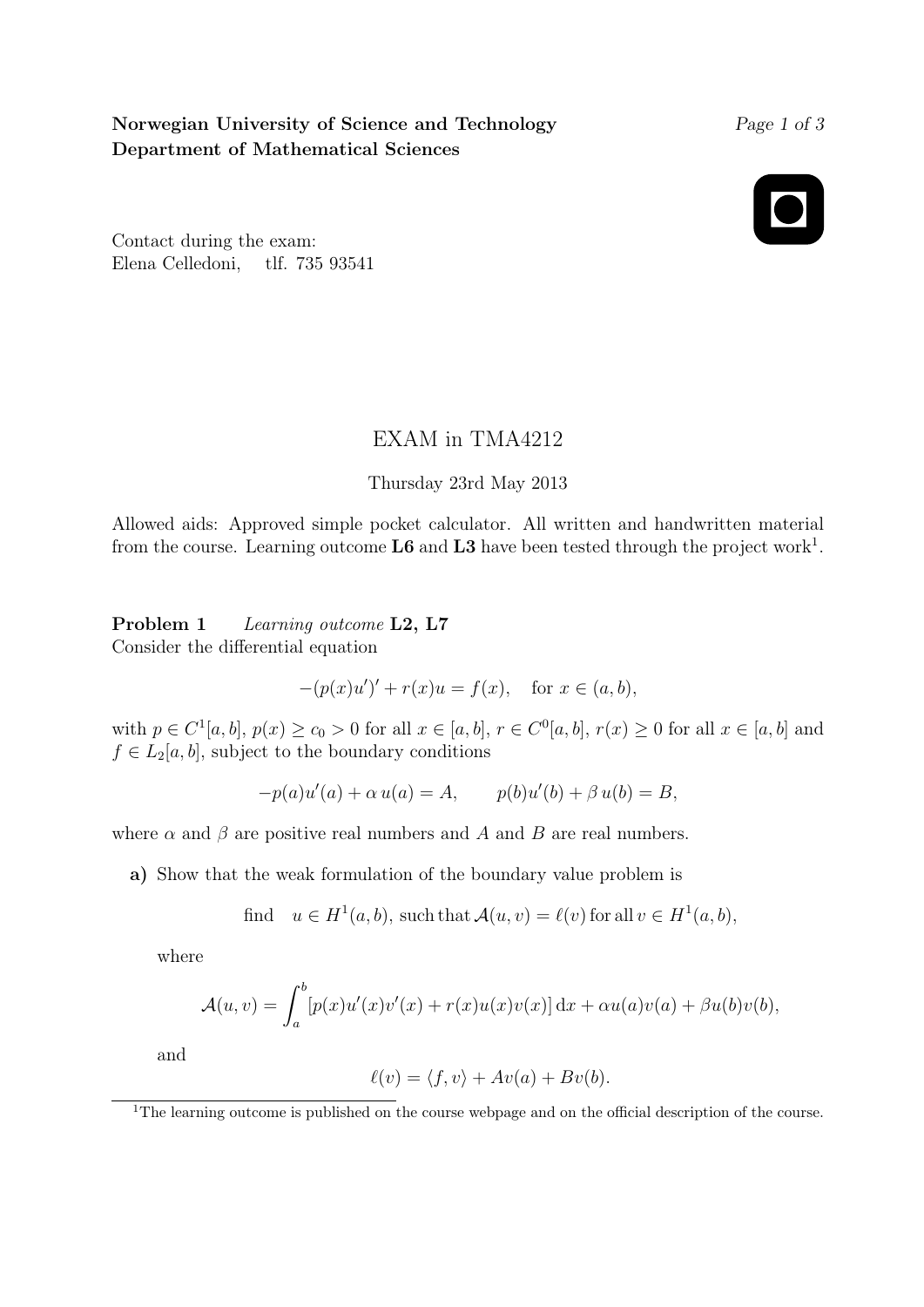- 
- b) We will now consider a finite element approximation of the boundary value problem based on this weak formulation using piecewise linear finite element basis functions on the subdivision

$$
a = x_0 < x_1 < \dots < x_{n-1} < x_n = b
$$

on the interval  $[a, b]$  and with constant step size. Show that the finite element method gives rise to a set of  $n + 1$  simultaneous linear equations with  $n + 1$  unknowns  $u_i =$  $u^{h}(x_i)$ ,  $i = 0, 1, \ldots, n$ . Show that this linear system has a unique solution. Comment on the structure of the matrix  $M \in \mathbb{R}^{(n+1)\times(n+1)}$  of the linear system: Is M symmetric? Is M positive definite? Is M tridiagonal? Explain your answers.

#### Problem 2 Learning outcome L5, L7

Consider Laplace equation in 2D on a square domain  $\Omega = [0, 1] \times [0, 1]$ ,

$$
u_{xx} + u_{yy} = 0,
$$

with Dirichlet boundary conditions,

$$
u = g, \quad \text{on } \partial\Omega.
$$

Use the 5-points formula to discretize the equation on the grid  $h = \frac{1}{M+1}$ ,  $x_i = ih$ ,  $i =$  $1, \ldots, M$ , and  $y_j = j h$ ,  $j = 1, \ldots, M$  and obtain a linear system of algebraic equations

 $A$ **u** = **b**,

where  $\bf{u}$  is a vector whose components are the numerical approximations of  $u$  on the grid of the discretization  $u_{i,j} \approx u(x_i, y_j)$ , ordered as follows:

$$
\mathbf{u} := [u_{1,1}, u_{2,1}, \dots, u_{M,1}, u_{1,2}, \dots, u_{M,2}, \dots, u_{1,M}, \dots, u_{M,M}]^T.
$$

Consider the use of the conjugate gradient method to solve this linear system.

a) Write out A explicitly.

Recall then the following formula for the eigenvalues of A:

$$
\mu_{j,l} = \frac{2}{h^2} \left( \cos \left( \pi j h \right) - 1 \right) + \frac{2}{h^2} \left( \cos \left( \pi l h \right) - 1 \right), \quad j = 1, \dots, M, l = 1, \dots, M.
$$

Show that  $-A$  is a positive definite matrix whose eigenvalues lie in an interval [a, b] with  $\sqrt{\frac{a}{b}}$  approximately  $\frac{\pi h}{2}$ .